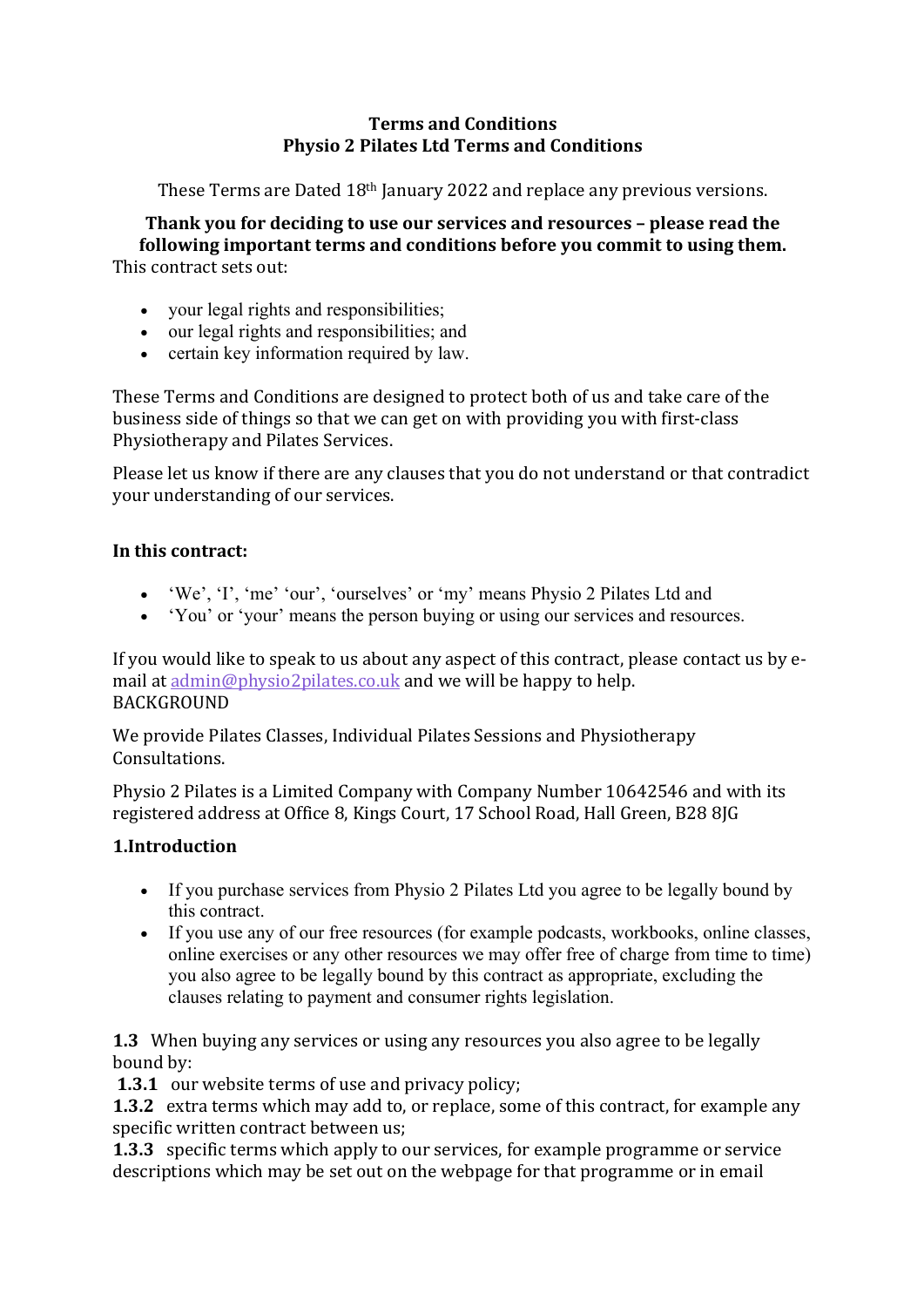correspondence between us. If you want to see these specific terms, please visit the relevant webpage for the programme or look at the services description I have sent you in an email or request it from us.

All these documents form part of this contract as though set out in full here.

## **2. Information we give you**

**2.1** Certain sections of this contract only apply to you and ourselves if you are a 'consumer', that is if you are an individual acting for purposes which are wholly or mainly outside your business or profession. By law, the Consumer Contracts (Information, Cancellation and Additional Charges) Regulations 2013 say that we must give you certain key information before a legally binding contract of sale between you and us is made (see the summary box below). We shall give you this information in a clear and understandable way either in this contract or the relevant programme or service description we agree between us.

I shall give you information on:

- the main characteristics of the services you are buying
- who we are, where we are based and how you can contact us
- the price of the services
- the arrangements for payment, carrying out the services and the time by which I shall carry out the services
- how to exercise your right to cancel the contract in the cooling off period if you are a consumer
- our complaint handling policy

# **3. Ordering services from us**

**3.1** Below, we set out how a legally binding contract to buy services between you and us is made:

**3.2** Placing your order via our online booking software

You place an order either on the site by clicking on the relevant payment link or we shall send you the link by email. Please read and check your order carefully before submitting it.

**3.2.1** When you place your order at the end of the online checkout process by clicking on the payment link on our site, we shall acknowledge it by email. This

acknowledgement does not, however, mean that your order has been accepted.

**3.2.2** Any quotation given by us before you place an order for services is not a legally binding offer by us to supply such services. Any prices set out in a quotation remain valid for 14 days.

**3.2.3** When you decide to place an order for services with us, this is when you make a legal offer to buy such services from us

**3.2.4** We may contact you to say that we do not accept your order, for example if we do not think our services are right for you or there has been a mistake in the pricing or description of the services, or our circumstances have changed since we gave you the quotation for the services.

**3.2.5** We shall only accept your order when we confirm this to you by sending you a confirmation email or start to provide the services, whichever happens earlier. At this point:

• a legally binding contract will be in place between you and us, and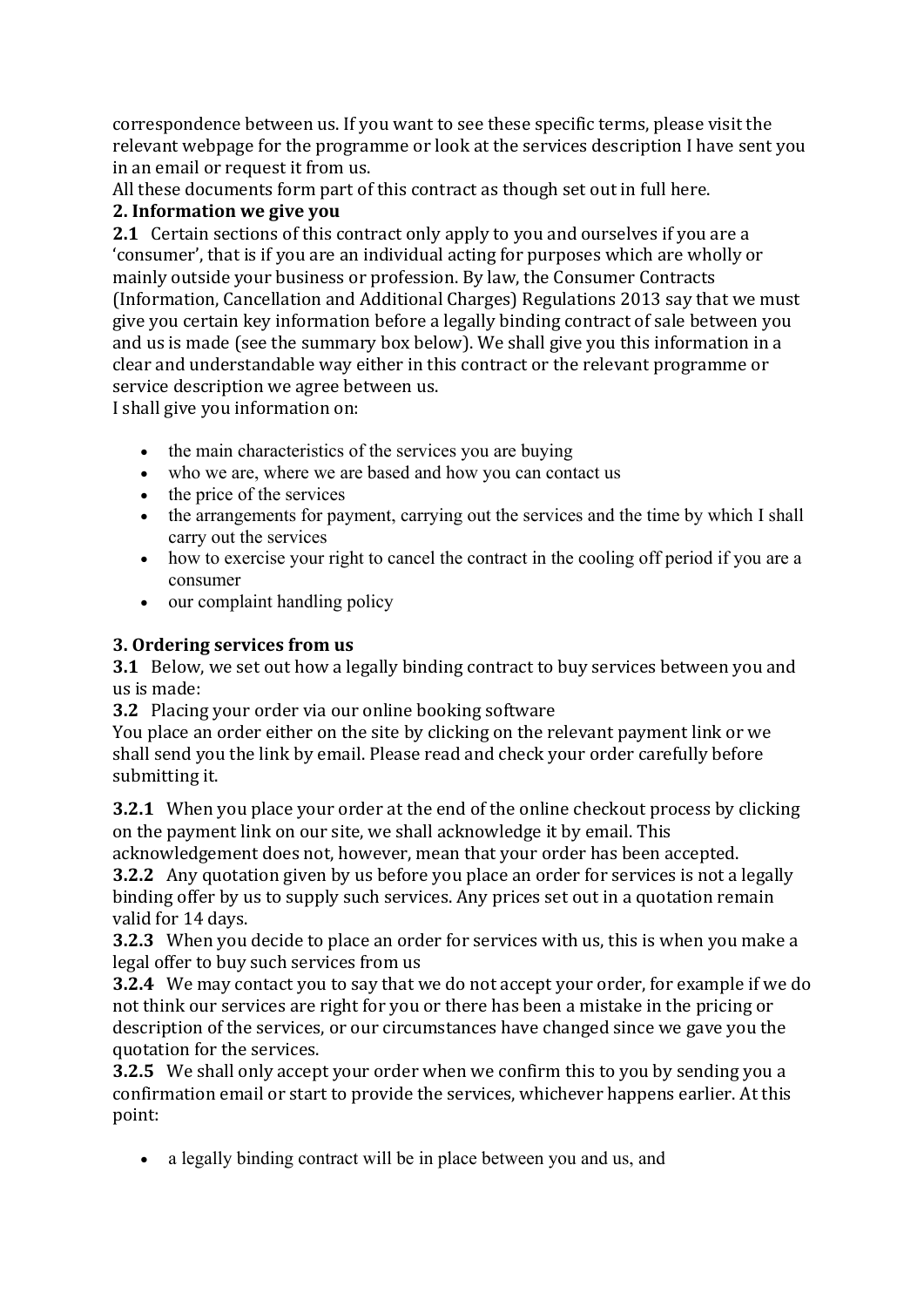• we shall start to carry out the services as set out in the programme description on this website, our online booking system or in a services description agreed between us.

#### **4. Carrying out the services**

**4.1** If you are a consumer, you have protection under consumer rights legislation, including that the services must be carried out with reasonable care and skill.

**4.2** We shall carry out the services within the time period which is set out in the relevant programme or services description.

#### **4.3 Individual Pilates and Physiotherapy Sessions**

**4.3.1** All individual Pilates and Physiotherapy sessions (including rearranged sessions) must be taken within the timeframe specified in the programme description or services description or they will expire.

**4.3.2** You can rearrange any two individual or Physiotherapy sessions, this includes where you have purchased a prepaid block of 6 sessions, providing you give us at least 24 hours' notice.

If you give us less than  $24$  hours' notice or fail to turn up for a session you will be deemed to have taken the session and you will not be able to reschedule it, be entitled to any compensation for missing it and will be liable for the full fee for that session. We reserve the right where you have already rearranged two sessions to not except any further bookings.

**4.3.3** We require payment in full to secure an appointment booking. This needs to be made at the time of booking and can be made online via our online booking system. We reserve the right to cancel any appointment where the payment has not been received. Should you need to re-arrange the appointment, as long as you follow our cancellation terms below in section 4.3.4, we will hold the fee on your Physio 2 Pilates account to be used within 2 calendar months. Should you fail to attend an appointment or cancel with less than 24 hours' notice this will be used as payment for the missed session.

**4.3.4 CANCELLATION:** If you are not going to attend your appointment, we require that you give at least 24 hours' notice. Cancellations should be done by logging into your account on our online booking system. This will then be cancelled automatically, and an email sent to you to confirm cancellation. It is your responsibility to make sure that we have receive your cancellation notification. If you do not receive a cancellation confirmation, please notify us immediately. Please refer to 6.2 and 6.3 below.

### **4.4 Booking Policy – Block Booked Classes**

**4.4.1** All our classes are booked in blocks and details of the dates for each block can be found on the booking description at the time of booking. Please that we are unable to refund or transfer any missed sessions and all sessions in the block must be paid for. **4.4.2** We require all clients to have completed a health screening form or attended an individual consultation prior to attending our classes. Failure to do so or bring the required forms to your first class will result in your booking being cancelled until such time these are completed, and no refunds will be given.

**4.4.3** Your block booking is only for the particular block you have paid for and NOT ongoing. To continue in the same class for the next block you must book and purchase that block separately.

**4.4.4** All bookings must be made via our online booking system. Bookings are on a first come first serve basis and enrolment will open at 9.30am, 10 days before the first class in the block.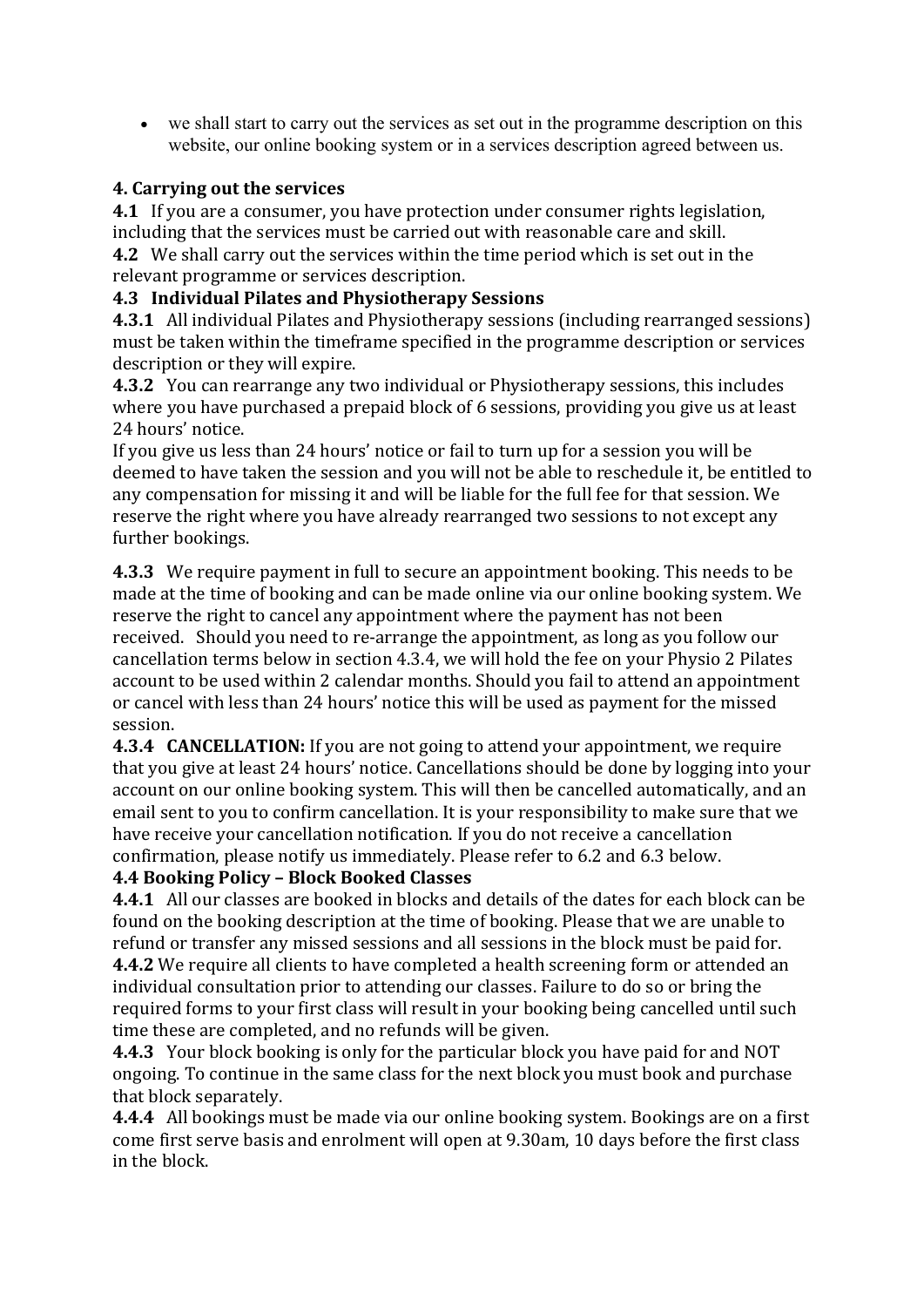**4.4.5** We are only able to guarantee your place in a class where you have block booked and payment has been made in full.

### **4.5 "Pay as you Go" Classes (When available)**

**4.5.1** We may offer a limited number of "Pay as you Go" spaces in our classes from time to time. These sessions can be booked individually and will show on our online booking system.

**4.5.2** We require all client to have completed a health screening form or attended an individual consultation prior to attending our classes. Failure to do so or bring the required forms to your first class will result in your booking being cancelled until such time these are completed, and no refunds will be given.

**4.5.3** Pay as you go classes must be paid for at the time of booking and are nonrefundable.

**4.5.4** The fee may be transferred to another class (within the valid date range) as long as the class is cancelled with at least 24 hours' notice. Failure to attend a pre-paid pay as you go class or cancellation with less than 24 hours' notice will result in you being charged for the class as if you had attended. Please refer to 6.5 below.

**4.5.5** You must have completed an initial consultation session or health screening before you are able to book into our classes. If you are unsure, please contact our reception team via email  $\text{admin@physio2pilates.co.uk prior to making your booking.}$ 

**4.6** Our carrying out of the services might be affected by events beyond our reasonable control. If so, there might be a delay before we can restart the services. We shall make reasonable efforts to limit the effect of any of those events, we shall keep you informed of the circumstances, and we shall try to restart the services as soon as those events have been fixed. Examples of events which might be beyond our reasonable control include illness, IT issues and problems with internet connectivity or if you change the services you require from us, and we have to do extra preparation.

### **5. Your responsibilities**

**5.1** You will pay the price for the services in accordance with the programme or services description.

**5.2** It is very important that we have a full understanding or your state of health. You will provide us with such information and assistance (and ensure that any information is complete and accurate) as we reasonably need to provide the services.

**5.3** Whilst every care will be taken to ensure your safety it is impossible to predict the body's exact response to exercise. Therefore, it is important that you provide the correct information on your health form or at your individual consultation to minimise any risk. It is essential that you make the instructor aware of any changes to your medication or health and always work at your own level during the classes and sessions.

**5.4** If you are currently receiving treatment from a doctor, consultant or other healthcare professional, by entering into this agreement you confirm that you have consulted with this person regarding the advisability of starting Pilates and that this person is aware of and supports your decision to proceed with the Pilates programme described in the relevant programme or services description.

**5.5** If you have undergone any surgery in the past 6 months you confirm that you have consulted with your surgeon regarding the advisability of starting Pilates and that this person is aware of and supports your decision to proceed with the Pilates programme described in the relevant programme or services description.

**5.6** You agree that you will keep us informed of any changes to your medical health even if you feel this may not impact on your Pilates practise.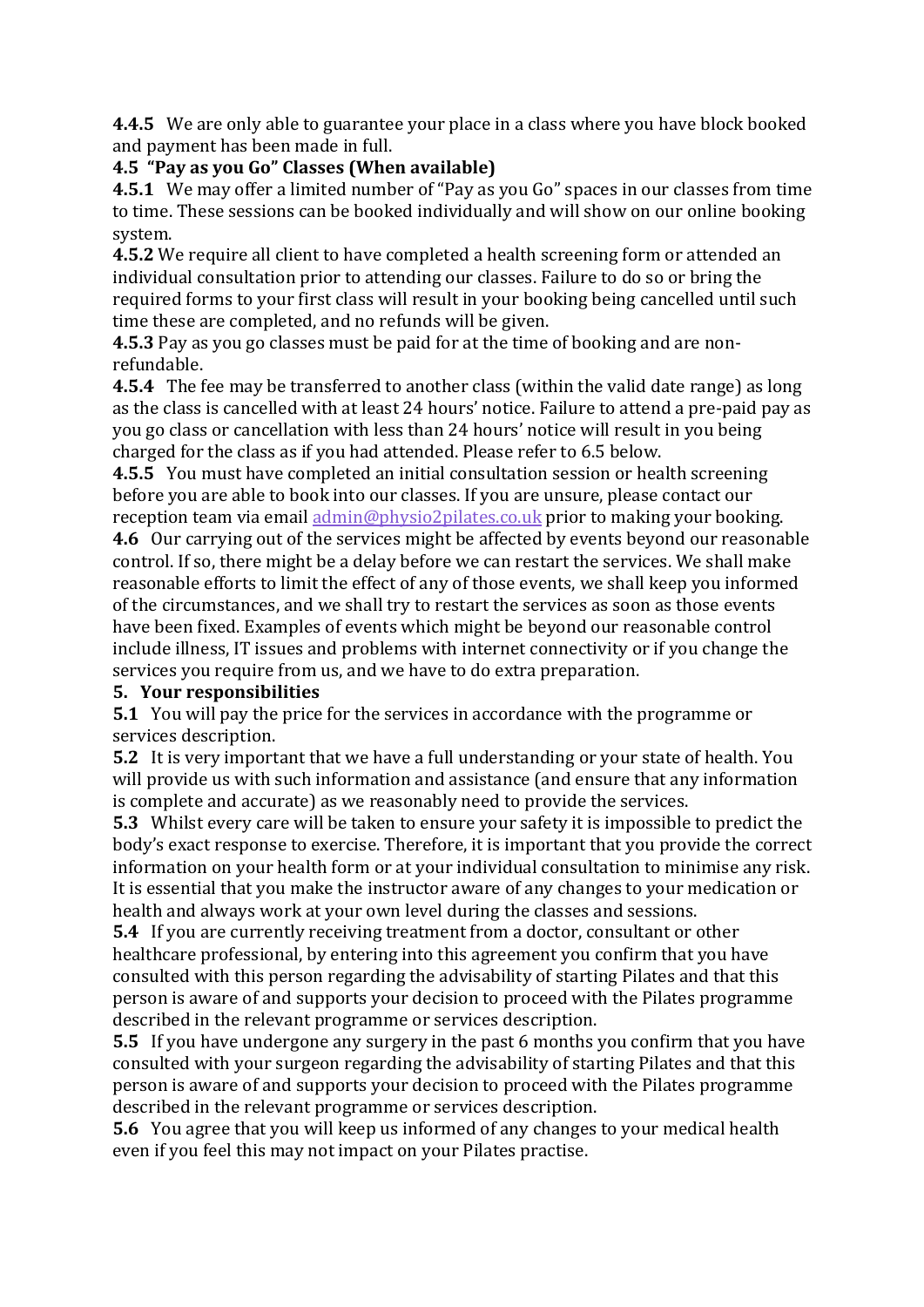**5.7** You are aware that you are able to book an individual review session with one of our Physiotherapists at any point whilst attending classes. We advise that you book a review session every 6 months with one of our Physiotherapist to monitor and discuss your progress. This is at your discretion and whilst strongly advisable, we will leave it up to you to book, unless we feel that it is necessary in order for you to continue with classes, you are experiencing problems during the classes, or we feel that classes are no longer a suitable option for you, and you wish to continue Pilates with us. Please be aware due to Covid restrictions this may need to be a virtual appointment.

**5.8** Mindfulness does not treat mental disorders and is not a substitute for counselling, mental health care or medical treatment of any kind. By entering into this agreement, you confirm that you will not use it in place of any form of counselling, therapy or medical treatment.

#### Covid-19

**5.9** You will ensure that we have your up to date contact details, including emergency contact, address, telephone number and where possible email address.

**5.10** You consent to us to us passing on your Name, Email Address and Phone Number to NHS track and trace, should we need to, following a reported case of Covid -19 in a

class.

#### **6. Charges and payment**

**6.1** The price for the services is set out in the programme or services description.

#### **6.2 Individual Pilates and Physiotherapy Sessions**

**6.2.1** We require a payment in full to secure all sessions at the time of booking. Prices of sessions can be found in our services description. If you need to re-arrange this session, we are happy to transfer this payment, where possible, to an alternative appointment within a 2-month period as long as the original session was cancelled in line with our cancellation policy laid out in this contract. After this time any fee paid will expire and will no longer be able to be used.

**6.2.2** The fees are non-refundable except for:

**6.2.2.1** if you are a consumer, your right to a 'cooling off' period as described below; and

**6.2.2.2** where we cancel a session or programme other than under 12.3 below, you are entitled to a partial refund for sessions which you have paid for in advance and which you have not received

**6.2.2.3** In all other circumstances we are not able to refund to you any of the payments you have made, even where you do not complete your sessions.

#### **6.3 Block of 6 Individual Pilates or Physiotherapy Sessions**

**6.3.1** We require payment in full for all 6 appointments at the time of booking in order to offer you the discounted rate. All sessions must be pre-booked and are valid for a 3month period from the time of purchase.

**6.3.2** The fees are non-refundable except for:

**6.3.3** if you are a consumer, your right to a 'cooling off' period as described below; and **6.3.4** where we cancel a session or programme other than under 12.3 below, you are entitled to a partial refund for sessions which you have paid for in advance and which you have not received.

**6.3.5** In all other circumstances we are not able to refund to you any of the payments you have made, even where you do not complete your sessions with us, as payment is for the programme as a whole, not individual sessions. This is a reflection of the amount of preparation we need to put into the programme to make it most effective for you and the amount of time we shall dedicate and set aside for preparing for and attending our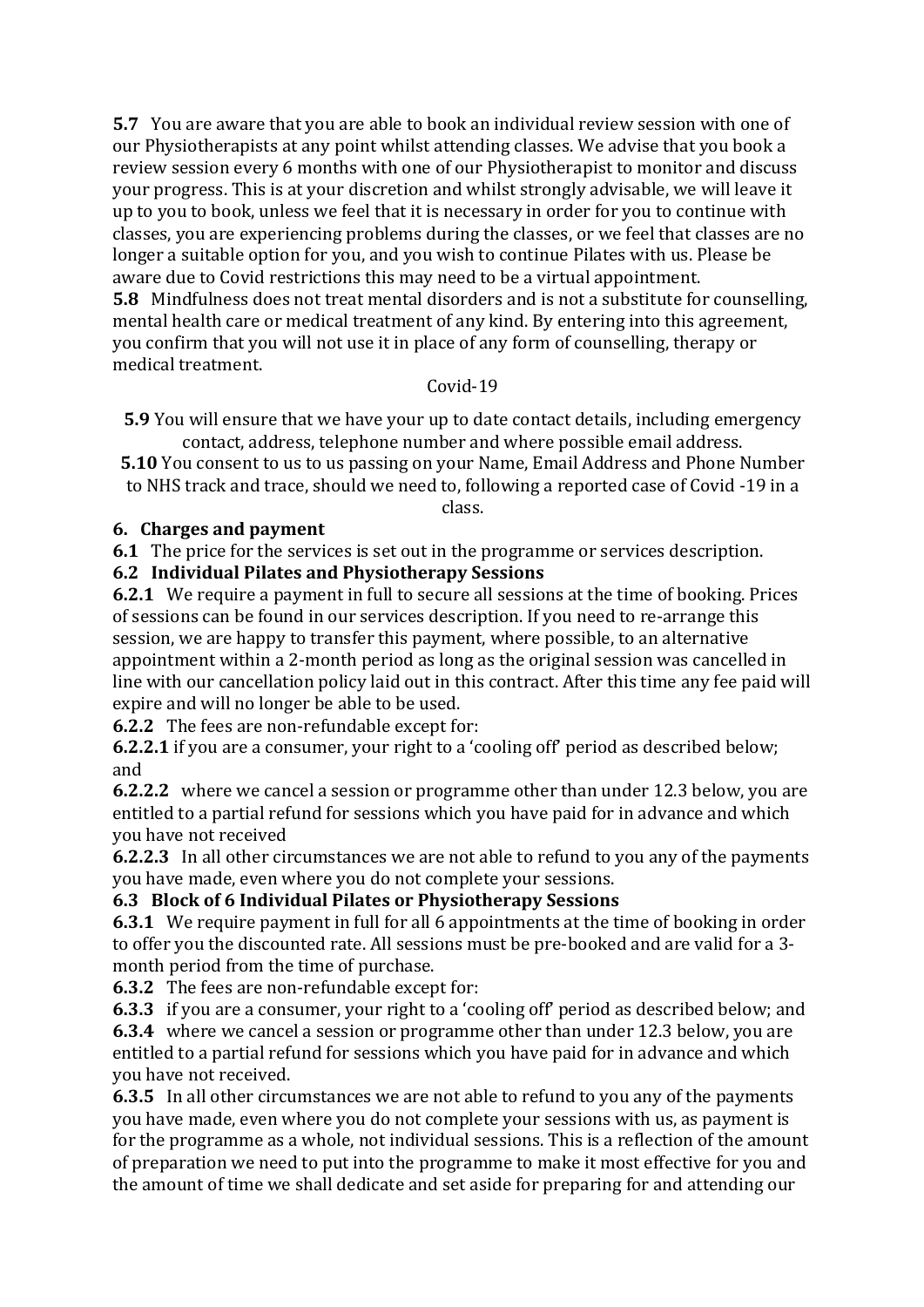sessions together. This policy also helps you with your own accountability and commitment to improving your life through our Pilates programme.

#### **6.4 Block Booked Classes**

**6.4.1** We require payment in full, for all classes in a particular block at the time of booking, in order to secure your place in the class. Please note all sessions of the corresponding block of classes must be paid for, even if you know you will miss a session. No refunds can be offered for missed sessions

**6.4.2** All class payments are due at the time of booking to guarantee your place in your chosen class. If payment is made after this date, we cannot guarantee your place. Where this is the case, we reserve the right to cancel your booking.

**6.4.3** If you no longer want to continue with your block booking you can cancel your booking in line with our cancellation policy set out in section 4.4.3 and 4.4.4.

**6.4.4** The fees are non-refundable except for:

**6.4.4.1** if you are a consumer, your right to a 'cooling off' period as described below; and

**6.4.4.2** where we cancel a session or programme other than under 12.3 below, you are entitled to a partial refund for sessions which you have paid for in advance and which you have not received.

**6.4.4.3** In all other circumstances we are not able to refund to you any of the payments you have made, even where you do not complete your sessions with us, as payment is for the programme as a whole, not individual sessions. This is a reflection of the fact we have reserved this place for you in our classes for the whole block and aren't able to offer the place to anyone else. This policy also helps you with your own accountability and commitment to improving your life through our Pilates programme.

### **6.5 Pay as you Go Classes (When Available)**

**6.5.1** We may from time to time offer a limited number of pay as you go spaces in our classes. We require payment in full for all pay as you go classes at the time of booking in order to secure your place in the class.

**6.5.2** If you are unable to attend a pay as you go class and cancel in line with our cancellation policy laid out in section  $4.5$ , we would be happy to transfer this payment to a suitable alternative class, subject to there being availability and within a 30-day period. After this time the class will expire.

**6.5.3** The fees are non-refundable except for:

**6.5.3.1** if you are a consumer, your right to a 'cooling off' period as described below; and

**6.5.3.2** where we cancel a session or programme other than under 12.3 below, you are entitled to a partial refund for sessions which you have paid for in advance and which you have not received.

**6.5.3.3** In all other circumstances we are not able to refund to you any of the payments you have made, even where you do not complete your sessions with us.

**6.6** In view of our clear no-refund policy, we do not tolerate any type of chargeback threat or actual chargeback from your credit or debit card company. In the event that a chargeback is placed on a purchase, or we receive a chargeback threat during or after your purchase, or after the end of the cooling off period if you are a consumer, I reserve the right to report the incident to credit reporting agencies or to any other entity for inclusion in any chargeback database or for listing as non-payment on your account which could have a negative impact on your credit rating.

**6.7** Payment for our services can be made by card using the payment button on our website or on our online booking site.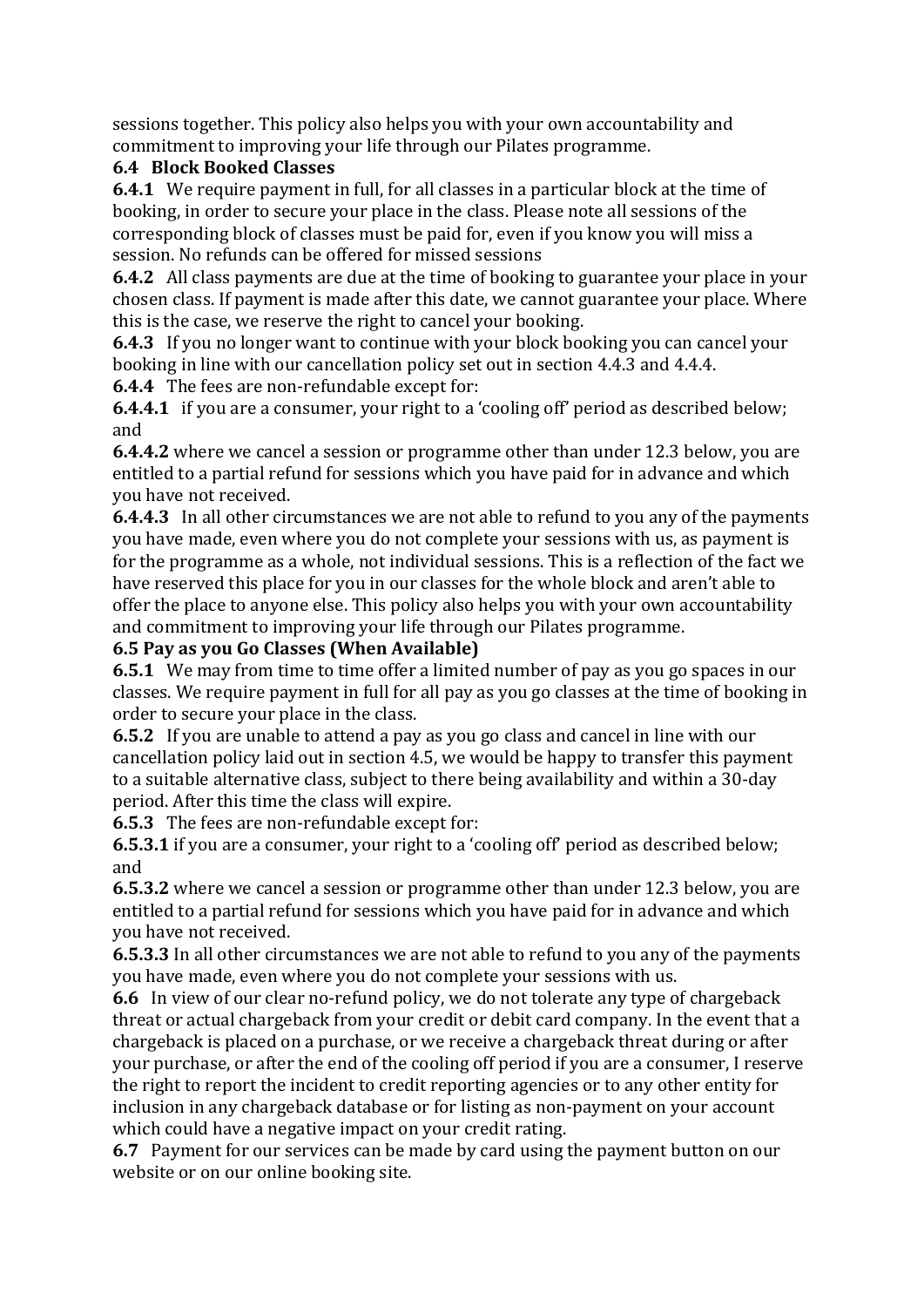This is subject to change and is correct effective 18.01.22

**6.8** If any of your payments are not paid on the due date, we reserve the right to charge interest on any balance outstanding at the rate of 4 percentage points a year above HSBC Bank plc's base rate.

# **7. Cooling off period for consumers**

**7.1** If you are a consumer, you have the right to cancel this contract within 14 days without giving any reason. You are a consumer if you are an individual acting for purposes which are wholly or mainly outside your business.

**7.2** The cancellation period will expire 14 days after the commencement of the contract.

**7.3** However, if you confirm to us, you wish us to start to provide the services during the 14-day cancellation period then you lose your right to cancel. At this point our refund policy set out in clause  $6.2$ ,  $6.3$ ,  $6.4$  and  $6.5$  for the corresponding services, will apply.

**7.4** If you cancel this contract in accordance with the cooling off period in clause 7.1, we shall reimburse to you all payments received from you promptly and using the same means of payment as you used for the initial transaction, unless we have expressly agreed otherwise.

## **8. Intellectual property**

If we provide you with any materials, whether digital or printed, any intellectual property in those materials belongs to us and unless we agree otherwise you can only use those materials for your own personal use and you may not share them with third parties.

### **9.How we may use your personal information**

**9.1** We shall use the personal information you give to us to:

**9.1.1** provide the services:

**9.1.2** process your payment for the services; and

**9.1.3** inform you about any similar products and services that we provide, though you may stop receiving this information at any time by contacting us.

**9.2** All information shared by you will be kept strictly confidential, except when releasing such information is required by law and/or where we consider it necessary to do so because of concerns of risk to yourself or others.

**9.3** We shall not give your personal information to any third party unless you agree to it.

**9.4** Please find a link to our Privacy Policy for more detailed information: Privacy **Policy**

# **10. Confidential information**

**10.1** All information shared by you will be kept strictly confidential, except when releasing such information is required by law and/or where we consider it necessary to do so because of concerns of risk to yourself or others.

**10.2** Where you participate in any group sessions, for example as part of a group Pilates class, you agree to keep strictly confidential any information shared by participants in those group sessions and not to share it with any third parties. You will not use the confidential information of any participant of a group session for your own benefit except with the explicit consent of that participant.

**10.3** The obligations in clauses 10.1 and 10.2 will not apply to information which:

**10.3.1** has ceased to be confidential through no fault of either party;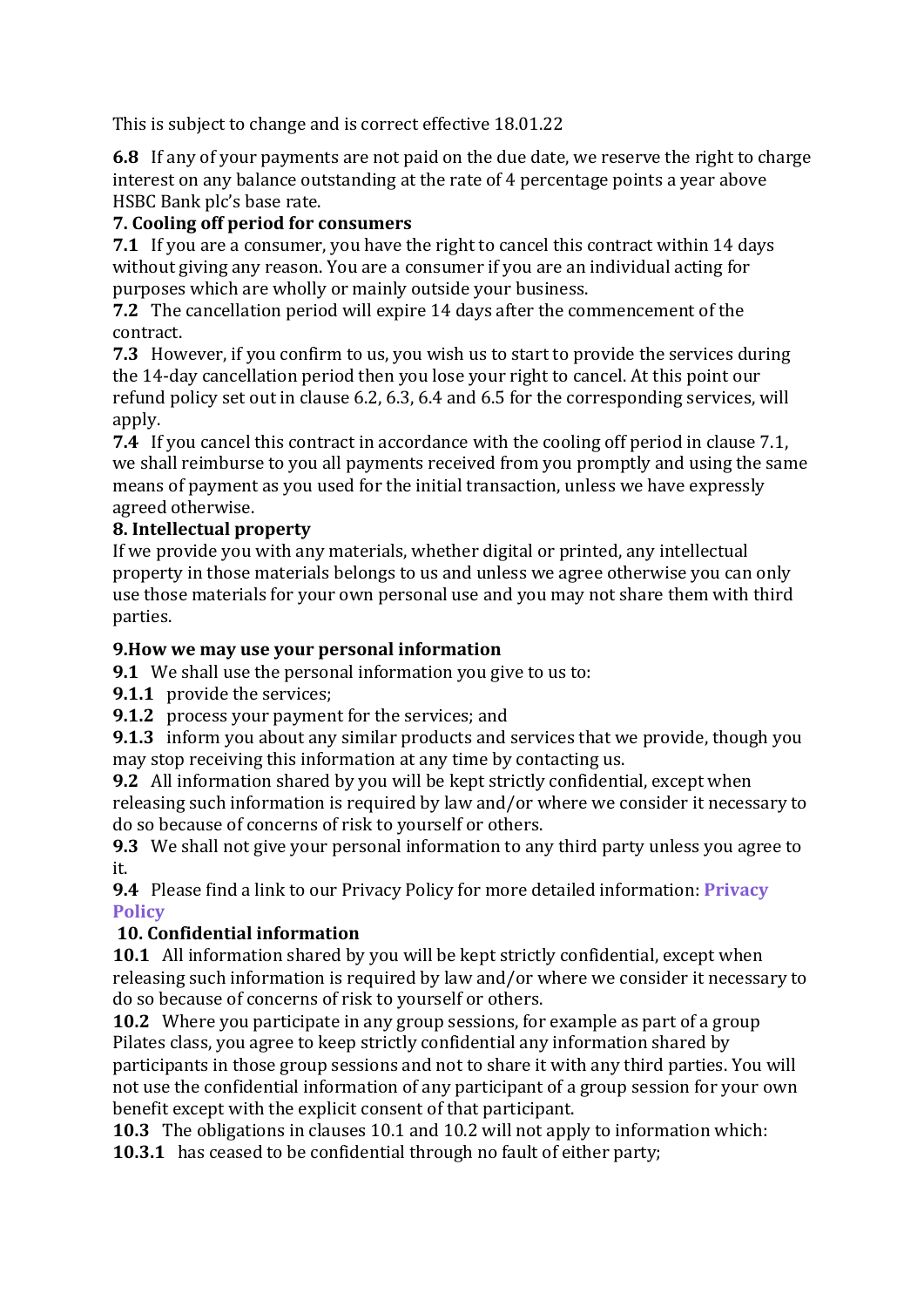**10.3.2** was already in the possession of the recipient before being disclosed by the other party; or

**10.3.3** has been lawfully received from a third party who did not acquire it in confidence.

**10.4** Your and our confidentiality obligations under this clause will continue after termination of this agreement.

## **11. Resolving problems**

**11.1** In the unlikely event that there is a problem with the services, please contact us as soon as possible and give us a reasonable opportunity to sort out any problems with you and reach a positive outcome.

**11.2** We may at our option vary or re-perform the services if there is a problem and the terms of this agreement will apply to any re-performed services.

**11.3** If you are buying services from us nothing in this contract affects your legal rights under the Consumer Rights Act 2015 (also known as 'statutory rights'). You may also have other rights in law.

## **12. End of the contract**

**12.1** If a programme or services description specifies a length of time for services to be provided, then subject to clause 12.2 below, the services will terminate at the end of that timeframe.

**12.2** If we provide services to you on an ongoing basis and the relevant programme or services description does not specify a timeframe then either you or we may terminate the services by 30 days written notice to each other.

**12.3** Either you or we may terminate the services and this agreement immediately if: **12.3.1** the other party commits any material breach of the terms of this agreement and, in the case of a breach capable of being resolved, the breach is not resolved within

30 days of a written request to do so. The written request must expressly refer to this clause and state that this contract will be terminated if the breach is not resolved; or **12.3.2** the other party commits or threatens to commit or is threatened with any act of insolvency under the Insolvency Act 1986.

**12.4** If this contract is ended it will not affect our right to receive any money which you owe to us under this contract, and it will not operate to affect any provisions that expressly or by implication survive termination.

### **13. Limit on our responsibility to you**

**13.1** Except for any legal responsibility that we cannot exclude in law (such as for death or personal injury), we are not legally responsible for any:

**13.1.1** losses that:

**(a)** were not foreseeable to you and us when the contract was formed

**(b)** that were not caused by any breach of these terms on our part

**13.1.2** business losses, including loss of business, loss of profits, loss of management time and loss of business opportunity.

**13.2** Our total liability to you is limited to the amount of fees, if any, paid by you for the services.

# **14. Disputes**

**14.1** We shall try to resolve any disputes with you quickly and efficiently.

**14.2** If you and us cannot resolve a dispute using our internal complaint handling procedure and either of us want to take court proceedings, the relevant courts of England and Wales will have exclusive jurisdiction in relation to this contract.

**14.3** The laws of England and Wales will apply to this contract.